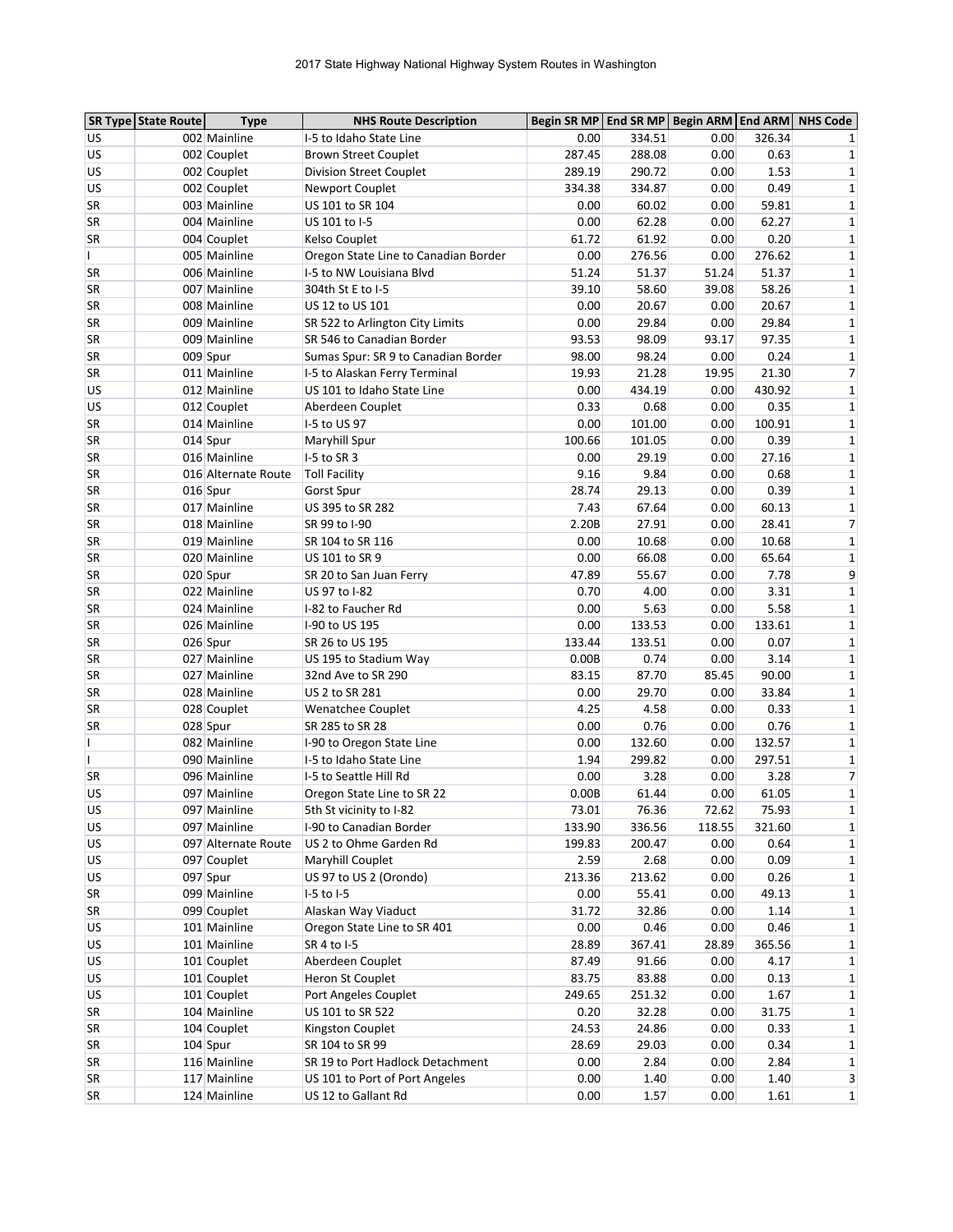|              | <b>SR Type State Route</b> | <b>Type</b>  | <b>NHS Route Description</b>             | Begin SR MP End SR MP Begin ARM End ARM |        |       |        | <b>NHS Code</b> |
|--------------|----------------------------|--------------|------------------------------------------|-----------------------------------------|--------|-------|--------|-----------------|
| SR           |                            | 125 Mainline | Oregon State Line to SR 125 Spur         | 0.00                                    | 6.09   | 0.00  | 6.08   |                 |
| <b>SR</b>    |                            | 125 Spur     | SR 125 to US 12                          | 6.09                                    | 6.82   | 0.00  | 0.73   | 1               |
| SR           |                            | 127 Mainline | US 12 to SR 26                           | 0.03                                    | 27.05  | 0.00  | 27.05  | 1               |
| SR           |                            | 128 Mainline | US 12 to Idaho State Line                | 0.00                                    | 2.24   | 0.00  | 2.24   | 1               |
| <b>SR</b>    |                            | 160 Mainline | SR 16 to Bethel Rd SE                    | 0.00                                    | 0.82   | 0.00  | 0.82   | 1               |
| SR           |                            | 161 Mainline | 264th St E to SR 18                      | 15.67                                   | 36.25  | 15.67 | 36.25  | 1               |
| <b>SR</b>    |                            | 163 Mainline | SR 16 to Point Defiance Park             | 0.00                                    | 3.08   | 0.00  | 3.08   | 1               |
| SR           |                            | 166 Mainline | SR 16 to Bethel Ave                      | 0.02                                    | 3.94   | 0.00  | 3.92   | 1               |
| SR           |                            | 167 Mainline | 1-5 to SR 900 / S 2nd St                 | 0.00                                    | 27.28  | 0.00  | 28.60  | 1               |
| <b>SR</b>    |                            | 169 Mainline | Black Diamond C/L to SR 18               | 6.75                                    | 15.24  | 6.75  | 15.24  | 1               |
| SR           |                            | 169 Mainline | 196th Ave SE to SR 900                   | 19.21                                   | 25.26  | 19.21 | 25.26  | 1               |
| <b>SR</b>    |                            | 171 Mainline | I-90 to Pioneer Way                      | 0.00                                    | 3.02   | 0.00  | 2.99   | 1               |
| SR           |                            | 181 Mainline | SR 516 to I-405                          | 5.32                                    | 11.37  | 0.00  | 6.05   | 1               |
| L            |                            | 182 Mainline | I-82 to US 395                           | 0.00                                    | 15.19  | 0.00  | 15.19  | 1               |
| US           |                            | 195 Mainline | Idaho State Line to I-90                 | 0.00                                    | 95.99  | 0.00  | 93.37  | 1               |
| US           |                            | 195 Spur     | US 195 to Idaho State Line               | 0.06                                    | 0.60   | 0.00  | 0.54   | $\mathbf{1}$    |
| SR           |                            | 202 Mainline | NE 90th St to Sahalee Way NE             | 6.34                                    | 10.27  | 6.34  | 10.25  | 1               |
| SR           |                            | 202 Couplet  | <b>Redmond Couplet</b>                   | 7.34                                    | 7.66   | 0.00  | 0.32   | 1               |
| <b>SR</b>    |                            | 203 Mainline | Skykomish River Bridge to US 2           | 23.21                                   | 24.17  | 23.28 | 24.26  | 1               |
| SR           |                            | 204 Mainline | US 2 to SR 9                             | 0.00B                                   | 2.35   | 0.00  | 2.38   | 1               |
| L            |                            | 205 Mainline | Oregon State Line to I-5                 | 26.59                                   | 37.16  | 0.00  | 10.57  | 1               |
| <b>SR</b>    |                            | 206 Mainline | US 2 to Market St                        | 0.00                                    | 0.04   | 0.00  | 0.04   | 1               |
| SR           |                            | 240 Mainline | Richland C/L to US 395                   | 21.43                                   | 43.17  | 21.43 | 41.31  | 1               |
| SR           |                            | 270 Mainline | US 195 to Idaho State Line               | 0.00                                    | 9.89   | 0.00  | 9.89   | 1               |
| <b>SR</b>    |                            | 270 Couplet  | Pullman Couplet                          | 2.67                                    | 2.90   | 0.00  | 0.23   | 1               |
| SR           |                            | 281 Mainline | I-90 to SR 28                            | 0.00                                    | 10.55  | 0.00  | 10.55  | 1               |
| <b>SR</b>    |                            | 281 Spur     | SR 281 to I-90                           | 2.65                                    | 4.34   | 0.00  | 1.69   | 1               |
| SR           |                            | 282 Mainline | SR 28 to SR 17                           | 0.00                                    | 4.92   | 0.00  | 4.92   | 1               |
| SR           |                            | 285 Mainline | SR 28 to US 2                            | 0.00                                    | 5.04   | 0.00  | 5.04   | 1               |
| <b>SR</b>    |                            | 285 Couplet  | Wenatchee Couplet                        | 2.86                                    | 4.64   | 0.00  | 1.78   | 1               |
| SR           |                            | 290 Mainline | I-90 to Barker Rd                        | 0.07                                    | 12.50  | 0.00  | 12.43  | 1               |
| <b>SR</b>    |                            | 291 Mainline | US 2 to 7 Mile Rd                        | 0.00                                    | 5.22   | 0.00  | 5.22   | 1               |
| SR           |                            | 302 Mainline | 150th Ave KPN to SR 16                   | 9.32                                    | 16.87  | 9.32  | 16.87  | 1               |
| SR           |                            | 302 Spur     | SR 302 to SR 16                          | 15.85                                   | 17.13  | 0.00  | 1.28   | 1               |
| SR           |                            | 303 Mainline | SR 304 to SR 3                           | 0.00                                    | 9.11   | 0.00  | 9.27   | 1               |
| SR           |                            | 304 Mainline | SR 3 to Bremerton Ferry                  | 0.00                                    | 3.51   | 0.00  | 3.14   | 1               |
| <b>SR</b>    |                            | 304 Couplet  | <b>Bremerton Couplet (Tunnel)</b>        | 3.51                                    | 3.83   | 0.00  | 0.32   | 1               |
| <b>SR</b>    |                            | 305 Mainline | Winslow Ferry to SR 3                    | 0.02                                    | 13.52  | 0.00  | 13.50  | 1               |
| SR           |                            | 307 Mainline | SR 305 to SR 104                         | 0.00                                    | 5.25   | 0.00  | 5.25   | $\mathbf 1$     |
| <b>SR</b>    |                            | 310 Mainline | SR 3 to SR 304                           | 0.00                                    | 1.84   | 0.00  | 1.84   | $\mathbf 1$     |
| <b>US</b>    |                            | 395 Mainline | Congressional High-Priority Route / I-82 | 13.05                                   | 270.23 | 19.81 | 275.00 | $\mathbf{1}$    |
| US           |                            | 395 Spur     | NSC - Freya St to US 395                 | 162.03                                  | 167.45 | 0.00  | 5.42   | 1               |
| SR           |                            | 397 Mainline | E 10th Ave to I-182                      | 16.66                                   | 22.31  | 16.66 | 22.31  | $\mathbf{1}$    |
| SR           |                            | 401 Mainline | US 101 to SR 4                           | 0.00                                    | 12.13  | 0.00  | 12.13  | 1               |
| $\mathsf{I}$ |                            | 405 Mainline | $I-5$ to $I-5$                           | 0.00                                    | 30.32  | 0.00  | 30.30  | 1               |
| <b>SR</b>    |                            | 410 Mainline | SR 167 to SR 164                         | 8.84                                    | 24.82  | 0.00  | 15.98  | 1               |
| SR           |                            | 432 Mainline | SR 4 to I-5                              | 0.00                                    | 10.33  | 0.00  | 10.32  | 1               |
| SR           |                            | 433 Mainline | Oregon State Line to SR 432              | 0.00                                    | 0.94   | 0.00  | 0.94   | 1               |
| SR           |                            | 500 Mainline | I-5 to NE 162nd Ave                      | 0.00                                    | 8.30   | 0.00  | 10.13  | 1               |
| <b>SR</b>    |                            | 500 Mainline | NE Garfield St to NE Dallas St           | 19.15                                   | 19.29  | 20.98 | 21.12  | 1               |
| SR           |                            | 501 Mainline | I-5 to Port of Vancouver                 | 0.00                                    | 4.10   | 0.00  | 3.80   | 3               |
| SR           |                            | 501 Couplet  | Vancouver Couplet                        | 0.61                                    | 1.16   | 0.00  | 0.55   | 3               |
| SR           |                            | 502 Mainline | I-5 to SR 503                            | 0.00                                    | 6.12   | 0.00  | 6.12   | 1               |
| SR           |                            | 503 Mainline | SR 500 to NE 244th St                    | 1.02                                    | 9.36   | 1.02  | 9.14   | $\mathbf{1}$    |
| <b>SR</b>    |                            | 507 Mainline | Alder St to W Main St                    | 1.31                                    | 1.67   | 1.31  | 1.67   | 1               |
| SR           |                            | 507 Couplet  | Pearl St Couplet                         | 3.13                                    | 3.49   | 0.87  | 1.23   | $\mathbf{1}$    |
| SR           |                            | 509 Mainline | I-705 to Norpoint Way NE                 | 0.00                                    | 5.70   | 0.00  | 5.70   | $\mathbf{1}$    |
| <b>SR</b>    |                            | 509 Mainline | SR 516 to SR 99                          | 19.62                                   | 29.92  | 23.37 | 35.17  | $1\vert$        |